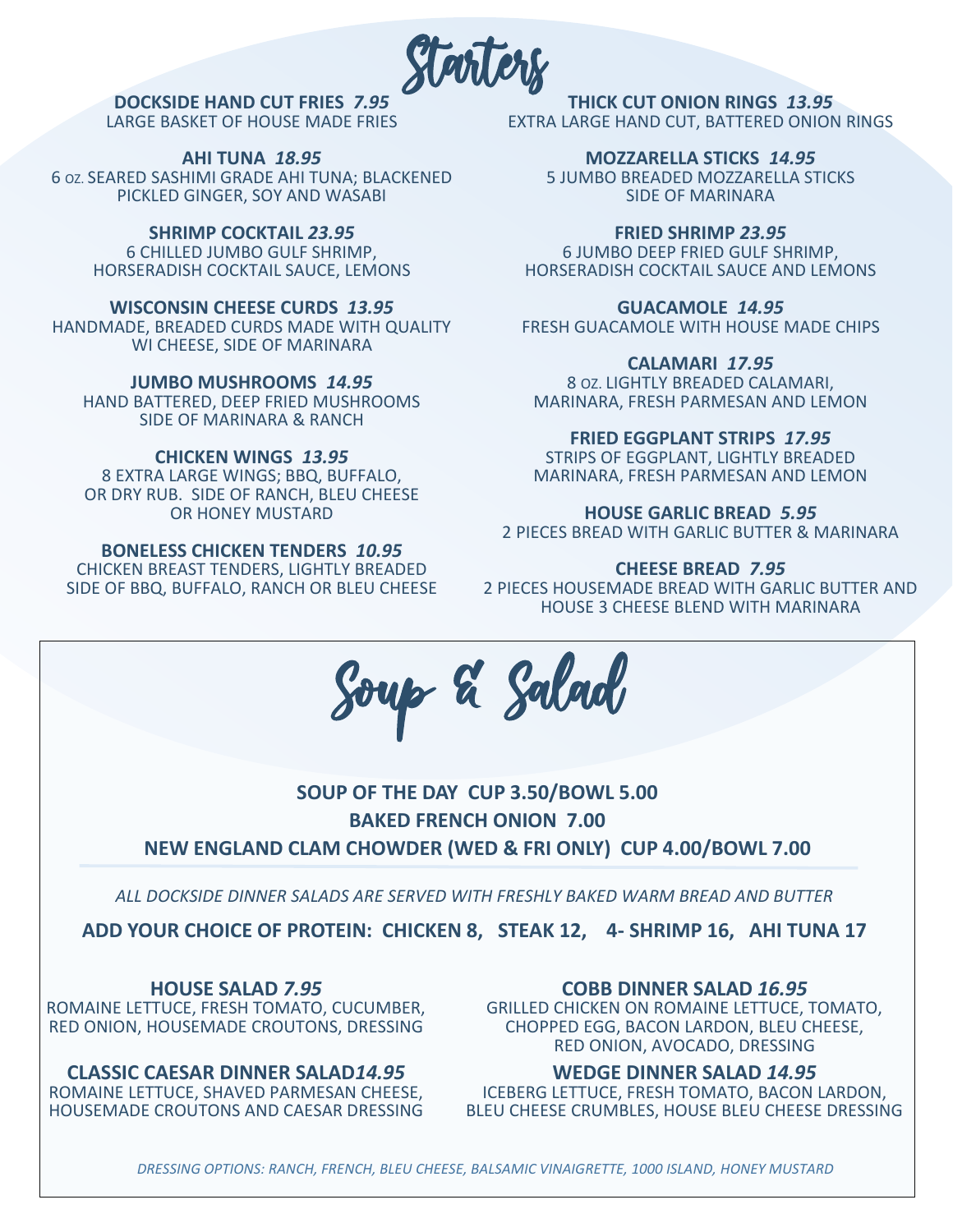Sandwiches & Wraps

*ALL DOCKSIDE SANDWICHES & WRAPS ARE SERVED WITH HAND CUT FRIES OR UPGRADE TO ONION RINGS FOR \$4.00*

**LULABELL'S CLASSIC BURGER** *13.95* 8 OZ. GROUND SIRLOIN BURGER WITH SAUTEED MUSHROOM AND ONION

## **DOCKSIDE FLATBREAD PIZZA** *15.95*

CRISPY FLATBREAD, HOUSE 3 CHEESE BLEND & HOUSEMADE PIZZA SAUCE. *ADD TOPPINGS FROM 12" PIZZA LIST*

**FISH TACOS** *16.95*

3 SOFT TACOS WITH FRIED ICELANDIC COD, SLAW, PICO DE GALLO AND SPICY SOUR CREAM. *NO POTATO INCLUDED\**

#### **PATTY MELT** *14.95*

8 OZ. GROUND SIRLOIN BURGER WITH CARAMELIZED ONION AND SWISS CHEESE ON RYE BREAD

**TENDERLOIN STEAK SANDWICH** *17.95*

8 OZ. HAND CUT, GRILLED TENDERLOIN WITH SAUTEED MUSHROOM AND ONION

**PHILLY CHEESE STEAK** *17.95* 8 OZ. THINLY SLICED PRIME RIB, CHEESE, SAUTEED GREEN PEPPER AND ONION WITH AU JUS

#### **ITALIAN BOMBER SAUSAGE SANDWICH** *14.95*

8 OZ. ITALIAN SAUSAGE PATTY, SAUTEED MUSHROOM, ONION, GREEN PEPPER AND MOZZARELLA WITH MARINARA

#### **CHICAGO STYLE HOT DOGS** *13.95*

2 VIENNA, ALL BEEF HOT DOGS SERVED WITH TRADITIONAL ACCOUTREMENTS

## **BLT SANDWICH OR WRAP** *14.95*

APPLEWOOD SMOKED BACON, LETTUCE AND TOMATO WITH MAYO ON SOUR DOUGH OR WRAP

**GRILLED CHEESE** *13.95* THREE CHEESE BLEND TOASTED ON SOUR DOUGH BREAD

#### **REUBEN SANDWICH** *15.95*

SLICED, HOUSE CURED CORNED BEEF PILED HIGH ON RYE BREAD WITH SAUERKRAUT AND 1000 ISLAND

#### **BONELESS TENDERS WITH FRIES** *14.95*

CHICKEN BREAST TENDERS WITH OUR HAND CUT FRIES. SIDE OF BBQ, BUFFALO, BLEU CHEESE OR RANCH

#### **CHICKEN SANDWICH OR WRAP** *15.95*

8 OZ. CHICKEN BREAST; GRILLED, FRIED OR BLACKENED WITH SAUTEED MUSHROOM, ONION, LETTUCE AND TOMATO

## **BUFFALO CHICKEN SANDWICH OR WRAP** *15.95*

8 OZ. CHICKEN BREAST; GRILLED, FRIED OR BLACKENED, TOSSED IN BUFFALO. LETTUCE, TOMATO AND BLEU CHEESE

#### **TUNA SALAD SANDWICH OR WRAP** *14.95*

ALBACORE TUNA, CELERY, LETTUCE, TOMATO, ONION AND MAYO SERVED ON SOUR DOUGH BREAD

## **PRIME RIB SANDWICH -** *SATURDAYS ONLY 19.95*

8 OZ. SLOW ROASTED PRIME RIB, CREAMY HORSERADISH, AU JUS

## **CLASSIC GYRO** *15.95*

8 OZ. THINLY SLICED LAMB WITH CUCUMBER, ONION, TOMATO AND HOUSE TZATZIKI SAUCE

## **STREET TACOS** *STEAK 15.95 CHICKEN 13.95*

#### *NOT AVAILABLE ON FRIDAYS* THREE SOFT CORN TACOS; (STREET TACOS) CILANTRO, ONION WITH OUR FRESH SALSA, GUACAMOLE AND HOUSE MADE CHIPS *NO POTATO INCLUDED\**

## SANDWICH ADD ONS: LETTUCE, TOMATO, RAW ONION .75 EACH AMERICAN, CHEDDAR, PROVOLONE, PEPPER JACK CHEESE 1.00 EACH

BACON, EGG, AVOCADO (WHEN AVAILABLE) 2.50 EACH

**"Consuming raw or undercooked meats, poultry, seafood, shellfish, or eggs may increase your risk of food borne illness"**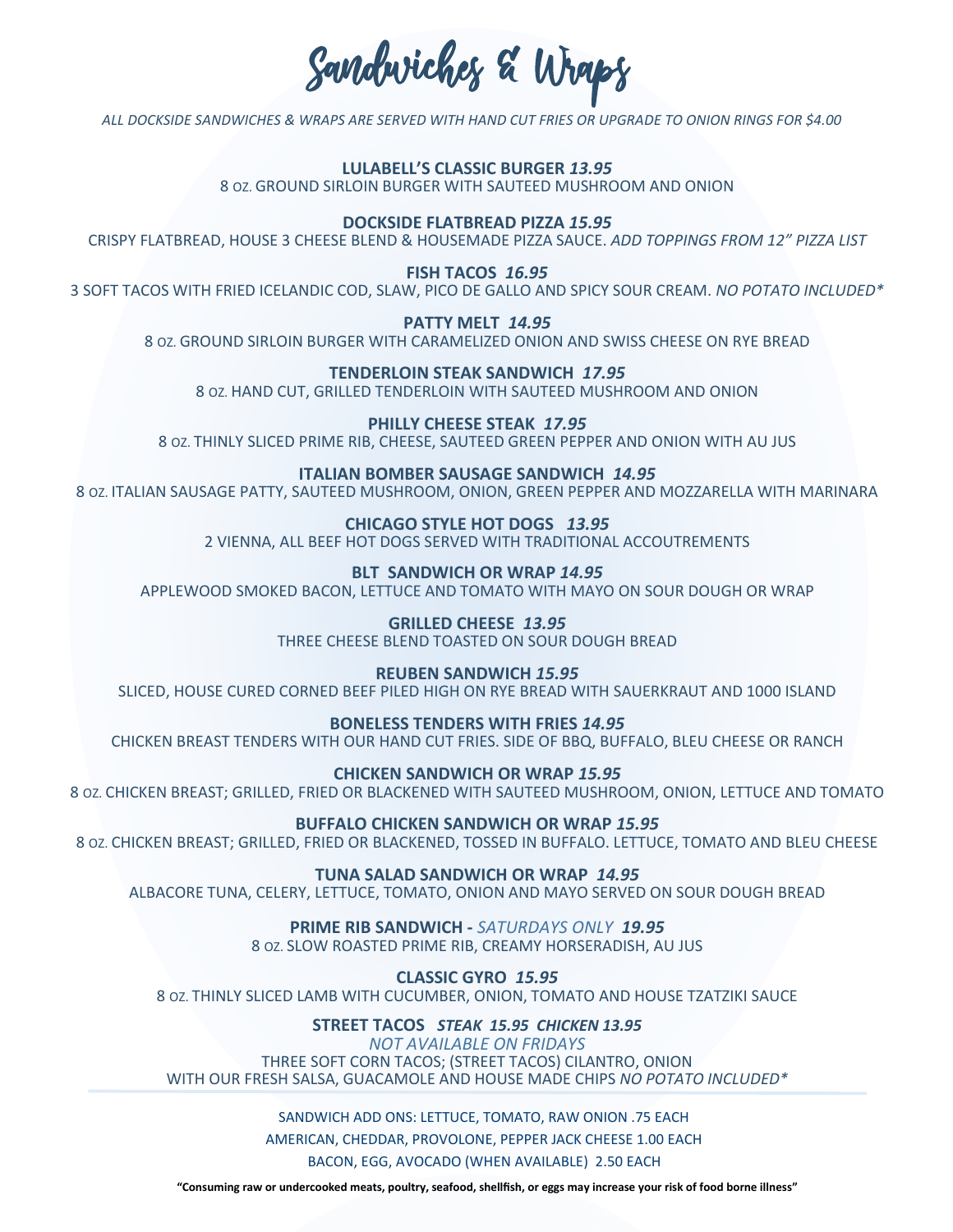Dockside Dinners

*ALL DOCKSIDE DINNERS ARE SERVED WITH A CUP OF OUR SOUP OF THE DAY OR HOUSE SALAD POTATO CHOICES ARE: JUMBO BAKED POTATO, HOMEMADE MASHED POTATO OR HANDCUT FRIES*

#### **DOCKSIDE FRIED CHICKEN** *18.95*

4 PIECES OF LIGHTLY BATTERED FRIED CHICKEN, STEAMED BROCCOLI AND POTATO CHOICE. FRESHLY BAKED BREAD & BUTTER

#### **BAKED LASAGNA** *20.95*

LARGE HOUSE MADE LAYERED LASAGNA WITH FRESHLY BAKED, BUTTERY GARLIC BREAD.

## **JUMBO SHRIMP** *27.95*

*NOT AVAILABLE ON FRIDAYS* 6 JUMBO SHRIMP; SAUTEED, GRILLED OR DEEP FRIED, STEAMED BROCCOLI AND POTATO CHOICE. FRESHLY BAKED BREAD & BUTTER

#### **12 OZ. FILET** *36.95*

*NOT AVAILABLE ON FRIDAYS* BARREL-CUT GRILLED 12 OZ. TENDERLOIN FILET, STEAMED BROCCOLI AND POTATO CHOICE. FRESHLY BAKED BREAD & BUTTER

#### **GLAZED SALMON** *26.95*

*NOT AVAILABLE ON FRIDAYS* 8 OZ. HONEY GARLIC GLAZED SALMON WITH STEAMED BROCCOLI OVER ANGEL HAIR PASTA. FRESHLY BAKED BREAD & BUTTER

#### **SHRIMP SCAMPI** *28.95*

*NOT AVAILABLE ON FRIDAYS* 6 JUMBO SHRIMP IN A RICH BUTTER SAUCE WITH TOMATO, BASIL, GARLIC AND ASPARAGUS OVER ANGEL HAIR PASTA. FRESHLY BAKED BREAD & BUTTER

## **FILET & SHRIMP COMBO** *42.95*

*NOT AVAILABLE ON FRIDAYS* 12 OZ. GRILLED FILET WITH 3 JUMBO SHRIMP PREPARED; SAUTEED, GRILLED OR FRIED. STEAMED BROCCOLI AND POTATO CHOICE. FRESHLY BAKED BREAD & BUTTER

Wednesday & Friday Fish Fry



**FRIED ICELANDIC COD** *16.95* 4 PIECES (12 OZ.) OF LIGHTLY BAT-TERED COD, WITH YOUR CHOICE OF HAND CUT FRIES, OR BAKED POTATO

**BAKED ICELANDIC COD** *16.95* 10 OZ. OF FLAKY BAKED COD, WITH YOUR CHOICE OF HAND CUT FRIES, OR BAKED POTATO

**2 PIECE FRIED FISH** *13.95* A SMALLER PORTION FOR THE LESS HUNGRY. 2 FRIED FISH & POTATO

**SHRIMP FRY** *25.50* 6 JUMBO FRIED SHRIMP, WITH YOUR CHOICE OF HAND CUT FRIES, OR BAKED POTATO

**BAKED COD & SHRIMP 2***3.95* 10 OZ. BAKED COD, 3 FRIED SHRIMP, WITH YOUR CHOICE OF HAND CUT FRIES, OR BAKED POTATO

**FRIED COD & SHRIMP** *19.95* 2 PIECES FRIED COD, 3 FRIED SHRIMP, WITH YOUR CHOICE OF HAND CUT FRIES, OR BAKED POTATO

**FISH TACOS** *15.95* 3 CORN TORTILLAS FILLED WITH FRIED COD, SLAW, PICO DE GALLO AND SPICY SOUR CREAM. NO POTATO

#### **CLAM CHOWDER** *4.00/7.00*

CREAMY HOUSE MADE, NEW ENGLAND STYLE CLAM CHOWDER BY THE CUP OR BOWL

*\*\*ALL DOCKSIDE FISH FRY DINNERS COME WITH COLE SLAW, TARTAR SAUCE AND WARM RYE BREAD WITH BUTTER AND LEMONS\*\**

Saturday Prime Rib

EVERY SATURDAY YOU CAN ENJOY OUR SLOW ROASTED PRIME RIB. EACH ENTREE COMES WITH FRESHLY STEAMED BROCCOLI, YOUR CHOICE OF; MASHED POTATOES, JUMBO BAKED POTATO, OR HAND CUT FRIES, A SOUP OF THE DAY OR HOUSE SALAD AND OUR FRESHLY MADE BAKED BREAD AND BUTTER. AVAILABLE WHILE SUPPLIES LAST

**QUEEN CUT PRIME RIB (12oz-14oz)** *35.95* **QUEEN CUT PRIME RIB WITH 3 JUMBO SHRIMP** *42.95 GRILLED, SAUTEED OR FRIED SHRIMP*

**KING CUT PRIME RIB (20oz-22oz)** *39.95* **KING CUT PRIME RIB WITH 3 JUMBO SHRIMP** *46.95 GRILLED, SAUTEED OR FRIED SHRIMP*

**"Consuming raw or undercooked meats, poultry, seafood, shellfish, or eggs may increase your risk of food borne illness"**